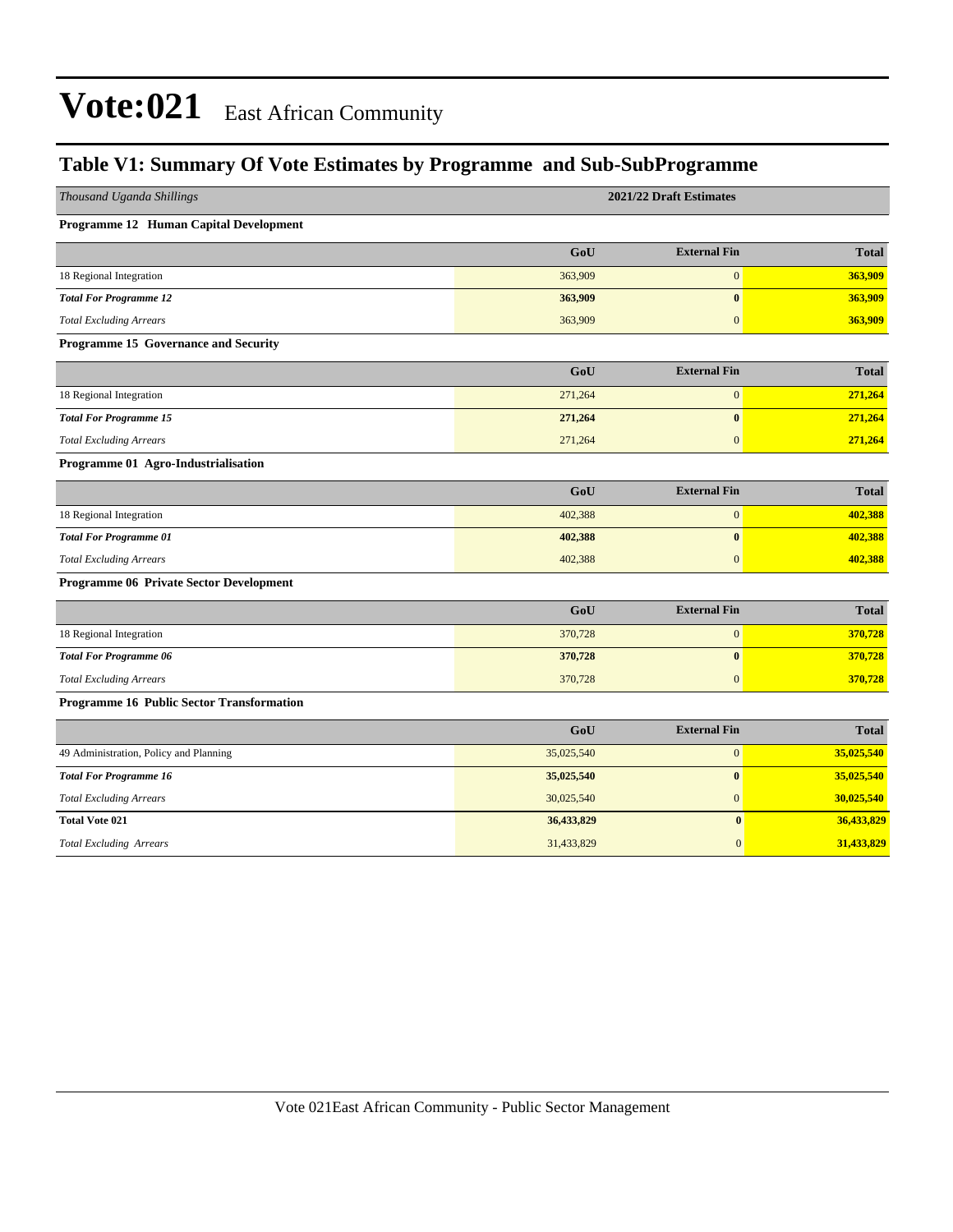### **Table V2: Summary Of Vote Estimates by Sub-SubProgramme,Department and Project**

| Thousand Uganda Shillings                                                 |                  | 2020/21 Approved Budget |                  |              |             | 2021/22 Draft Estimates       |              |  |  |
|---------------------------------------------------------------------------|------------------|-------------------------|------------------|--------------|-------------|-------------------------------|--------------|--|--|
| <b>Sub-SubProgramme 18 Regional Integration</b>                           |                  |                         |                  |              |             |                               |              |  |  |
| <b>Recurrent Budget Estimates</b>                                         | <b>Wage</b>      | Non-Wage                | <b>AIA</b>       | <b>Total</b> | <b>Wage</b> | Non-Wage                      | <b>Total</b> |  |  |
| 02 Political Affairs                                                      | 52,277           | 348,266                 | $\mathbf{0}$     | 400,543      | 94,425      | 176,839                       | 271,264      |  |  |
| 04 Economic Affairs                                                       | 79,152           | 355,315                 | $\boldsymbol{0}$ | 434,467      | 103,568     | 267,160                       | 370,728      |  |  |
| 06 Social Affairs                                                         | 85,785           | 318,462                 | $\mathbf{0}$     | 404,247      | 136,709     | 227,200                       | 363,909      |  |  |
| 07 Production and Infrastructure                                          | 110,731          | 332,378                 | $\mathbf{0}$     | 443,109      | 171,018     | 231,370                       | 402,388      |  |  |
| <b>Total Recurrent Budget Estimates for Sub-</b><br><b>SubProgramme</b>   | 327,947          | 1,354,421               | $\bf{0}$         | 1,682,367    | 505,720     | 902,569                       | 1,408,288    |  |  |
|                                                                           | GoU              | <b>External Fin</b>     | <b>AIA</b>       | <b>Total</b> | GoU         | <b>External Fin</b>           | <b>Total</b> |  |  |
| <b>Total For Sub-SubProgramme 18</b>                                      | 1,682,367        | 0                       | $\bf{0}$         | 1,682,367    | 1,408,288   | $\bf{0}$                      | 1,408,288    |  |  |
| <b>Total Excluding Arrears</b>                                            | 1,682,367        | $\mathbf{0}$            | $\mathbf{0}$     | 1,682,367    | 1,408,288   | $\overline{0}$                | 1,408,288    |  |  |
| Sub-SubProgramme 49 Administration, Policy and Planning                   |                  |                         |                  |              |             |                               |              |  |  |
| <b>Recurrent Budget Estimates</b>                                         | <b>Wage</b>      | Non-Wage                | <b>AIA</b>       | <b>Total</b> | <b>Wage</b> | Non-Wage                      | <b>Total</b> |  |  |
| 01 Finance and Administration                                             | 782,504          | 41,612,144              | $\boldsymbol{0}$ | 42,394,648   | 604,731     | 33,225,461                    | 33,830,192   |  |  |
| 05 Internal Audit                                                         | 24,948           | 150,000                 | $\mathbf{0}$     | 174,948      | 24,948      | 250,000                       | 274,948      |  |  |
| <b>Total Recurrent Budget Estimates for Sub-</b><br>SubProgramme          | 807,452          | 41,762,144              | $\bf{0}$         | 42,569,596   | 629,679     | 33,475,461                    | 34,105,140   |  |  |
| <b>Development Budget Estimates</b>                                       | <b>GoU</b> Dev't | <b>External Fin</b>     | <b>AIA</b>       | <b>Total</b> |             | <b>GoU Dev't External Fin</b> | <b>Total</b> |  |  |
| 1691 Retooling of Ministry of East African Affairs                        | 920,400          | $\boldsymbol{0}$        | $\mathbf{0}$     | 920,400      | 920,400     | $\overline{0}$                | 920,400      |  |  |
| <b>Total Development Budget Estimates for Sub-</b><br><b>SubProgramme</b> | 920,400          | 0                       | $\bf{0}$         | 920,400      | 920,400     | $\mathbf{0}$                  | 920,400      |  |  |
|                                                                           | GoU              | <b>External Fin</b>     | <b>AIA</b>       | <b>Total</b> | GoU         | <b>External Fin</b>           | <b>Total</b> |  |  |
| <b>Total For Sub-SubProgramme 49</b>                                      | 43,489,996       | 0                       | $\bf{0}$         | 43,489,996   | 35,025,540  | $\mathbf{0}$                  | 35,025,540   |  |  |
| <b>Total Excluding Arrears</b>                                            | 37,481,643       | $\boldsymbol{0}$        | $\boldsymbol{0}$ | 37,481,643   | 30,025,540  | $\overline{0}$                | 30,025,540   |  |  |
| <b>Total Vote 021</b>                                                     | 45,172,364       | $\bf{0}$                | $\bf{0}$         | 45,172,364   | 36,433,829  | $\bf{0}$                      | 36,433,829   |  |  |
| <b>Total Excluding Arrears</b>                                            | 39,164,010       | $\mathbf{0}$            | $\overline{0}$   | 39,164,010   | 31,433,829  | $\overline{0}$                | 31,433,829   |  |  |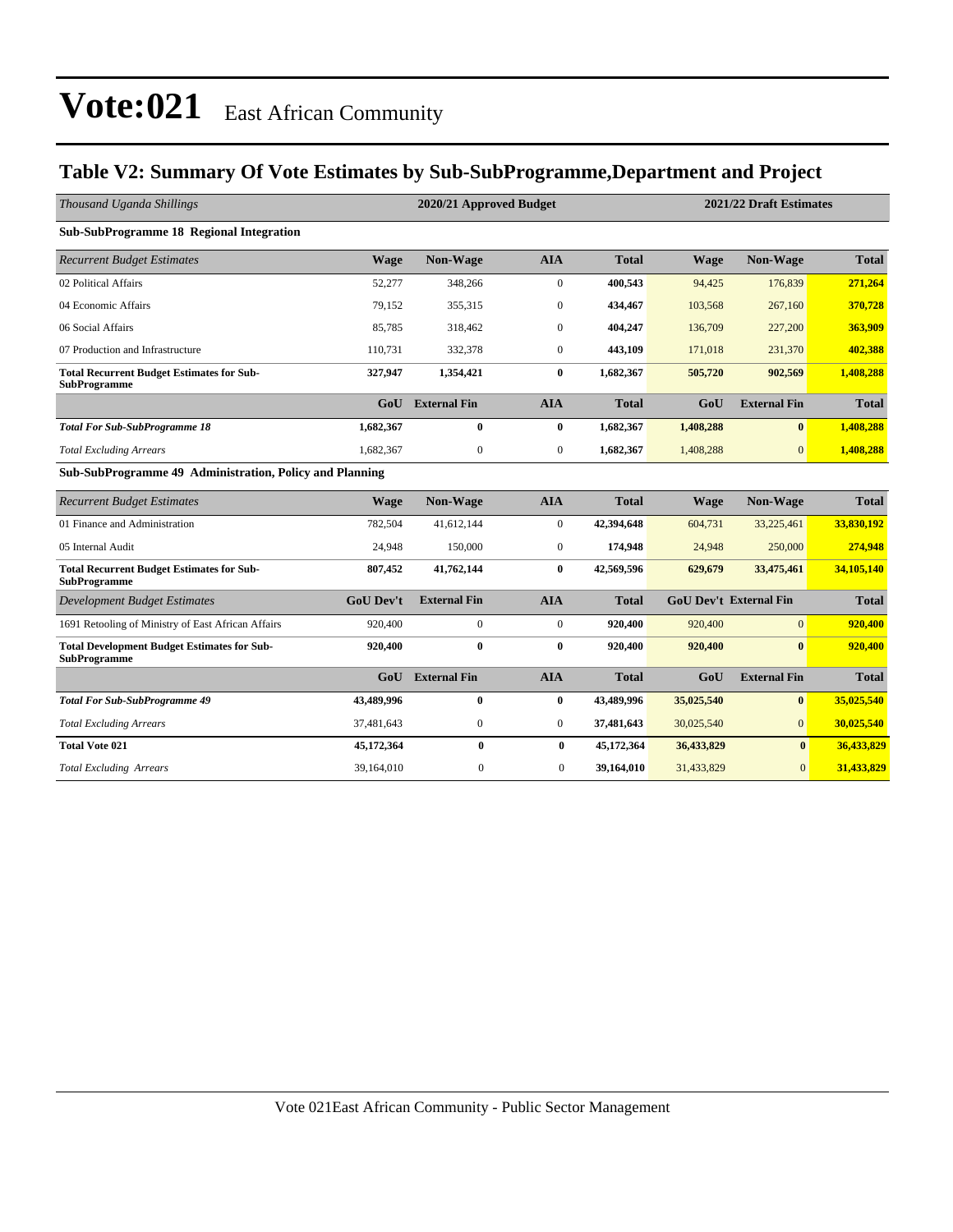### **Table V3: Summary Vote Estimates by Item**

| Thousand Uganda Shillings                                        |            | 2020/21 Approved Budget |                  |              | 2021/22 Draft Estimates |                     |              |  |
|------------------------------------------------------------------|------------|-------------------------|------------------|--------------|-------------------------|---------------------|--------------|--|
|                                                                  | GoU        | <b>External Fin</b>     | AIA              | <b>Total</b> | GoU                     | <b>External Fin</b> | <b>Total</b> |  |
| <b>Employees, Goods and Services (Outputs Provided)</b>          | 14,221,672 | $\bf{0}$                | $\bf{0}$         | 14,221,672   | 8,741,225               | $\bf{0}$            | 8,741,225    |  |
| 211101 General Staff Salaries                                    | 1,135,399  | $\bf{0}$                | $\bf{0}$         | 1,135,399    | 1,135,399               | $\bf{0}$            | 1,135,399    |  |
| 211103 Allowances (Inc. Casuals, Temporary)                      | 529,160    | $\bf{0}$                | $\bf{0}$         | 529,160      | 400,000                 | $\bf{0}$            | 400,000      |  |
| 212102 Pension for General Civil Service                         | 3,336,554  | $\bf{0}$                | $\bf{0}$         | 3,336,554    | 1,888,000               | $\bf{0}$            | 1,888,000    |  |
| 212106 Validation of old Pensioners                              | 440,150    | $\bf{0}$                | $\bf{0}$         | 440,150      | 40,000                  | $\bf{0}$            | 40,000       |  |
| 213001 Medical expenses (To employees)                           | 15,000     | $\bf{0}$                | $\bf{0}$         | 15,000       | 15,000                  | $\bf{0}$            | 15,000       |  |
| 213004 Gratuity Expenses                                         | 85,298     | $\bf{0}$                | $\bf{0}$         | 85,298       | 141,298                 | $\bf{0}$            | 141,298      |  |
| 221001 Advertising and Public Relations                          | 401,500    | $\bf{0}$                | $\boldsymbol{0}$ | 401,500      | 40,000                  | $\bf{0}$            | 40,000       |  |
| 221002 Workshops and Seminars                                    | 959,214    | $\bf{0}$                | $\bf{0}$         | 959,214      | 149,213                 | $\bf{0}$            | 149,213      |  |
| 221003 Staff Training                                            | 146,918    | $\bf{0}$                | $\bf{0}$         | 146,918      | $\bf{0}$                | $\bf{0}$            | $\bf{0}$     |  |
| 221005 Hire of Venue (chairs, projector, etc)                    | 15,000     | $\bf{0}$                | $\bf{0}$         | 15,000       | $\bf{0}$                | $\bf{0}$            | $\bf{0}$     |  |
| 221007 Books, Periodicals & Newspapers                           | 20,000     | $\bf{0}$                | $\bf{0}$         | 20,000       | 20,000                  | $\bf{0}$            | 20,000       |  |
| 221009 Welfare and Entertainment                                 | 200,790    | $\bf{0}$                | $\boldsymbol{0}$ | 200,790      | 54,346                  | $\bf{0}$            | 54,346       |  |
| 221011 Printing, Stationery, Photocopying and Binding            | 203,343    | $\bf{0}$                | $\bf{0}$         | 203,343      | 82,000                  | $\bf{0}$            | 82,000       |  |
| 221016 IFMS Recurrent costs                                      | 240,000    | $\bf{0}$                | $\bf{0}$         | 240,000      | 100,000                 | $\bf{0}$            | 100,000      |  |
| 221020 IPPS Recurrent Costs                                      | 200,000    | $\bf{0}$                | $\bf{0}$         | 200,000      | 100,702                 | $\bf{0}$            | 100,702      |  |
| 222001 Telecommunications                                        | 35,350     | $\bf{0}$                | $\bf{0}$         | 35,350       | 5,000                   | $\bf{0}$            | 5,000        |  |
| 222002 Postage and Courier                                       | 50,300     | $\bf{0}$                | $\bf{0}$         | 50,300       | 20,000                  | $\bf{0}$            | 20,000       |  |
| 222003 Information and communications technology<br>(ICT)        | 170,000    | $\bf{0}$                | $\bf{0}$         | 170,000      | 8,000                   | $\bf{0}$            | 8,000        |  |
| 223003 Rent - (Produced Assets) to private entities              | 1,864,500  | $\bf{0}$                | $\bf{0}$         | 1,864,500    | 1,864,500               | $\bf{0}$            | 1,864,500    |  |
| 223004 Guard and Security services                               | 72,000     | $\bf{0}$                | $\bf{0}$         | 72,000       | 72,000                  | $\bf{0}$            | 72,000       |  |
| 223005 Electricity                                               | 92,000     | $\bf{0}$                | $\bf{0}$         | 92,000       | 72,000                  | $\bf{0}$            | 72,000       |  |
| 223006 Water                                                     | 66,000     | $\bf{0}$                | $\bf{0}$         | 66,000       | 8,000                   | $\bf{0}$            | 8,000        |  |
| 224004 Cleaning and Sanitation                                   | 50,000     | $\bf{0}$                | $\bf{0}$         | 50,000       | 35,000                  | $\bf{0}$            | 35,000       |  |
| 224005 Uniforms, Beddings and Protective Gear                    | 35,000     | $\bf{0}$                | $\bf{0}$         | 35,000       | 8,000                   | $\bf{0}$            | 8,000        |  |
| 225001 Consultancy Services- Short term                          | 224,718    | $\bf{0}$                | 0                | 224,718      | 50,000                  | $\bf{0}$            | 50,000       |  |
| 227001 Travel inland                                             | 758,989    | $\bf{0}$                | 0                | 758,989      | 642,834                 | $\bf{0}$            | 642,834      |  |
| 227002 Travel abroad                                             | 789,381    | $\bf{0}$                | 0                | 789,381      | 781,933                 | $\bf{0}$            | 781,933      |  |
| 227003 Carriage, Haulage, Freight and transport hire             | 15,000     | 0                       | 0                | 15,000       | $\bf{0}$                | $\bf{0}$            | $\bf{0}$     |  |
| 227004 Fuel, Lubricants and Oils                                 | 561,818    | 0                       | 0                | 561,818      | 348,000                 | $\bf{0}$            | 348,000      |  |
| 228001 Maintenance - Civil                                       | 400,000    | $\bf{0}$                | 0                | 400,000      | $\bf{0}$                | $\bf{0}$            | $\bf{0}$     |  |
| 228002 Maintenance - Vehicles                                    | 348,343    | $\bf{0}$                | 0                | 348,343      | 240,000                 | $\bf{0}$            | 240,000      |  |
| 228003 Maintenance – Machinery, Equipment $\&$<br>Furniture      | 70,000     | $\bf{0}$                | $\boldsymbol{0}$ | 70,000       | 20,000                  | $\bf{0}$            | 20,000       |  |
| 228004 Maintenance - Other                                       | 689,948    | $\bf{0}$                | $\bf{0}$         | 689,948      | 400,000                 | $\bf{0}$            | 400,000      |  |
| <b>Grants, Transfers and Subsides (Outputs Funded)</b>           | 24,021,938 | $\bf{0}$                | $\bf{0}$         | 24,021,938   | 21,772,203              | $\bf{0}$            | 21,772,203   |  |
| 262101 Contributions to International Organisations<br>(Current) | 24,021,938 | $\bf{0}$                | 0                | 24,021,938   | 21,772,203              | $\bf{0}$            | 21,772,203   |  |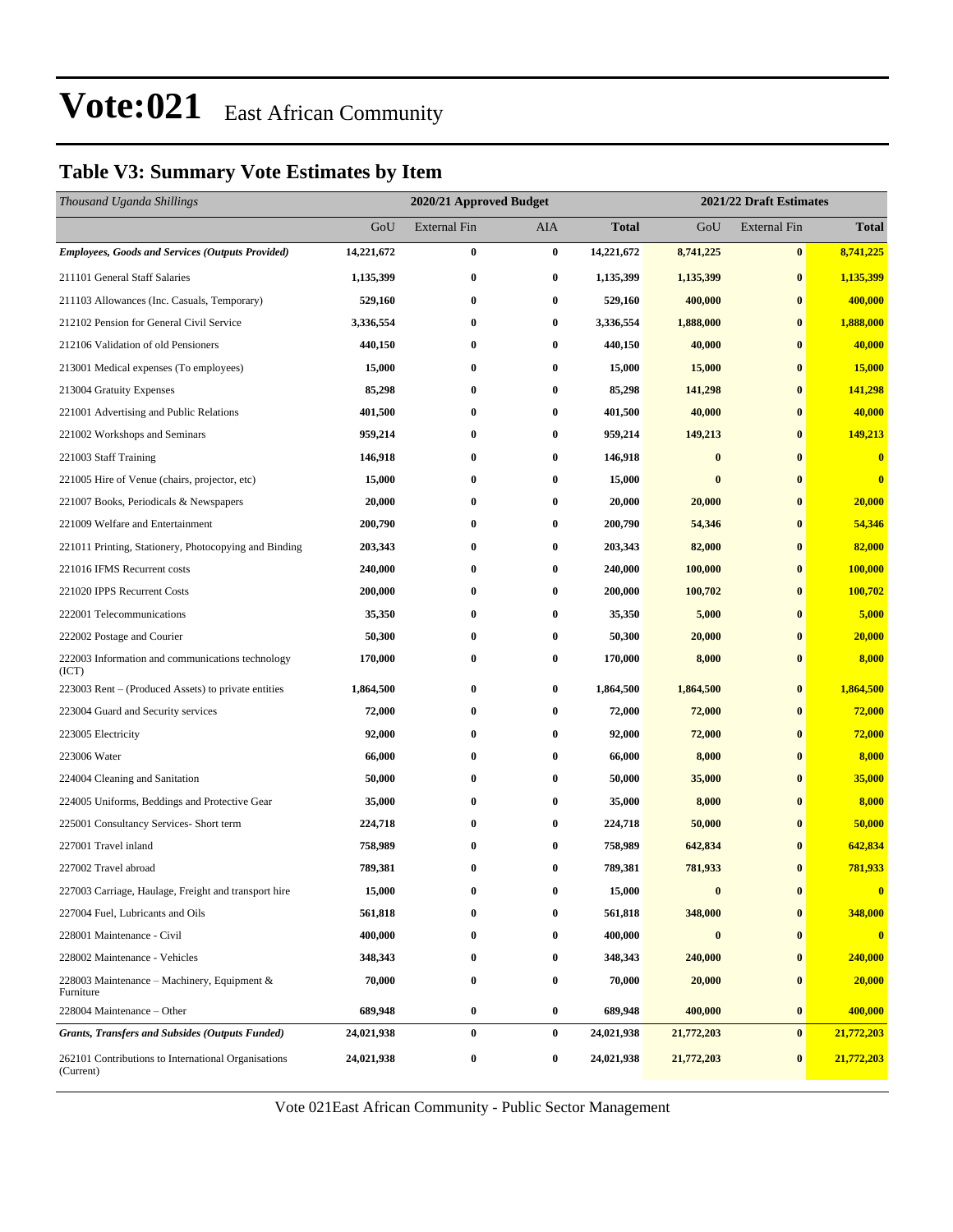| <b>Investment</b> (Capital Purchases) | 920,400    | 0            | $\bf{0}$     | 920,400    | 920,400    | $\bf{0}$       | 920,400      |
|---------------------------------------|------------|--------------|--------------|------------|------------|----------------|--------------|
| 312201 Transport Equipment            | 400,000    | $\bf{0}$     | $\bf{0}$     | 400,000    | 300,000    | $\bf{0}$       | 300,000      |
| 312202 Machinery and Equipment        | 400,000    | $\bf{0}$     | $\bf{0}$     | 400,000    | 520,000    | $\bf{0}$       | 520,000      |
| 312203 Furniture & Fixtures           | 100,000    | $\bf{0}$     | $\bf{0}$     | 100,000    | 100,400    | $\bf{0}$       | 100,400      |
| 312213 ICT Equipment                  | 20,400     | $\bf{0}$     | $\bf{0}$     | 20,400     | $\bf{0}$   | $\bf{0}$       | $\mathbf{0}$ |
| <b>Arrears</b>                        | 6,008,353  | $\bf{0}$     | 0            | 6,008,353  | 5,000,000  | $\bf{0}$       | 5,000,000    |
| 321605 Domestic arrears (Budgeting)   | 5,758,353  | $\bf{0}$     | $\bf{0}$     | 5,758,353  | 5,000,000  | $\bf{0}$       | 5,000,000    |
| 321607 Utility arrears (Budgeting)    | 250,000    | $\bf{0}$     | $\bf{0}$     | 250,000    | $\bf{0}$   | $\bf{0}$       | $\mathbf{0}$ |
| <b>Grand Total Vote 021</b>           | 45,172,364 | $\bf{0}$     | $\bf{0}$     | 45,172,364 | 36,433,829 | $\bf{0}$       | 36,433,829   |
| <b>Total Excluding Arrears</b>        | 39,164,010 | $\mathbf{0}$ | $\mathbf{0}$ | 39,164,010 | 31,433,829 | $\overline{0}$ | 31,433,829   |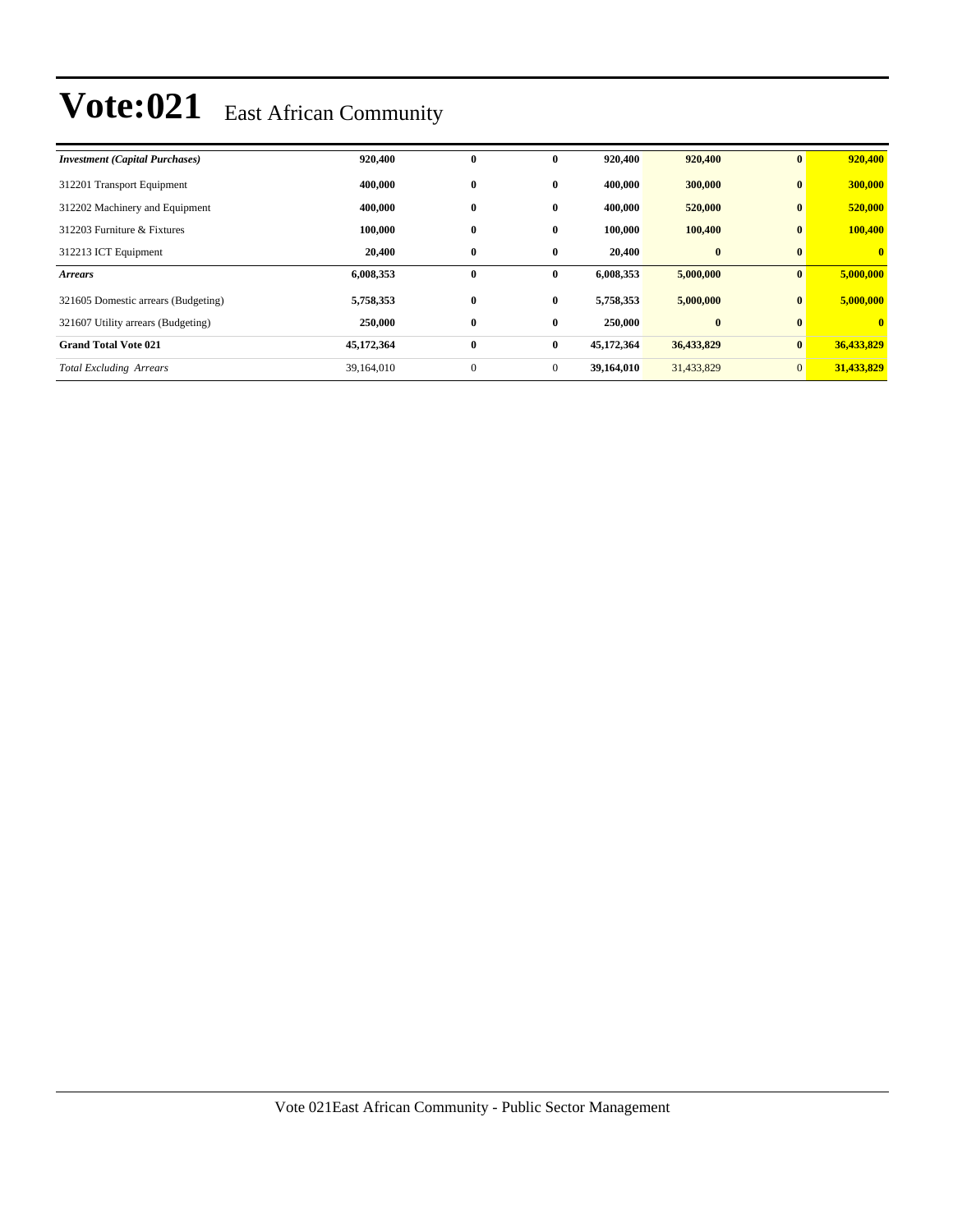### **Table V4: Detailed Estimates by Sub-SubProgramme, Department,Project and Output and Item**

#### *Sub-SubProgrammme 18 Regional Integration*

*Recurrent Budget Estimates*

#### **Department 02 Political Affairs**

| Thousand Uganda Shillings                                                                                   | 2020/21 Approved Budget |                         |                  |              | 2021/22 Draft Estimates |                         |                         |
|-------------------------------------------------------------------------------------------------------------|-------------------------|-------------------------|------------------|--------------|-------------------------|-------------------------|-------------------------|
| <b>Outputs Provided</b>                                                                                     | Wage                    | Non Wage                | AIA              | <b>Total</b> | Wage                    | Non Wage                | <b>Total</b>            |
| Budget Output 131801 Regional Policies, Laws and Strategic Frameworks domesticated                          |                         |                         |                  |              |                         |                         |                         |
| 211101 General Staff Salaries                                                                               | 52,277                  | $\mathbf{0}$            | $\overline{0}$   | 52,277       | 94,425                  | $\mathbf{0}$            | 94,425                  |
| 211103 Allowances (Inc. Casuals, Temporary)                                                                 | $\boldsymbol{0}$        | 2,100                   | $\overline{0}$   | 2,100        | $\mathbf{0}$            | $\mathbf{0}$            | $\bf{0}$                |
| 221002 Workshops and Seminars                                                                               | $\boldsymbol{0}$        | 153,798                 | $\overline{0}$   | 153,798      | $\mathbf{0}$            | $\overline{0}$          | $\overline{\mathbf{0}}$ |
| 227002 Travel abroad                                                                                        | $\mathbf{0}$            | 45,600                  | $\overline{0}$   | 45,600       | $\mathbf{0}$            | 59,500                  | 59,500                  |
| <b>Total Cost of Budget Output 01</b>                                                                       | 52,277                  | 201,498                 | 0                | 253,775      | 94,425                  | 59,500                  | 153,925                 |
| Budget Output 131802 Compliance with implementation of EAC decisions and directives Monitored and Evaluated |                         |                         |                  |              |                         |                         |                         |
| 221002 Workshops and Seminars                                                                               | $\boldsymbol{0}$        | 6,000                   | $\mathbf{0}$     | 6,000        | $\mathbf{0}$            | $\mathbf{0}$            | $\bf{0}$                |
| 227001 Travel inland                                                                                        | $\boldsymbol{0}$        | 10,000                  | $\overline{0}$   | 10,000       | $\mathbf{0}$            | $\overline{0}$          | $\bf{0}$                |
| 227004 Fuel, Lubricants and Oils                                                                            | $\boldsymbol{0}$        | 5,740                   | $\overline{0}$   | 5,740        | $\mathbf{0}$            | $\overline{0}$          | $\bf{0}$                |
| <b>Total Cost of Budget Output 02</b>                                                                       | $\boldsymbol{\theta}$   | 21,740                  | 0                | 21,740       | $\boldsymbol{\theta}$   | $\boldsymbol{\theta}$   | $\boldsymbol{\theta}$   |
| Budget Output 131803 Strategic leadership, Guidance and Support for EAC regional Integration strengthened   |                         |                         |                  |              |                         |                         |                         |
| 221002 Workshops and Seminars                                                                               | $\boldsymbol{0}$        | 2,700                   | $\boldsymbol{0}$ | 2,700        | $\mathbf{0}$            | 9,416                   | 9,416                   |
| 227001 Travel inland                                                                                        | $\boldsymbol{0}$        | $\boldsymbol{0}$        | $\overline{0}$   | $\bf{0}$     | $\boldsymbol{0}$        | 43,603                  | 43,603                  |
| 227002 Travel abroad                                                                                        | $\boldsymbol{0}$        | 72,328                  | $\boldsymbol{0}$ | 72,328       | $\boldsymbol{0}$        | 52,320                  | 52,320                  |
| <b>Total Cost of Budget Output 03</b>                                                                       | $\pmb{\theta}$          | 75,028                  | 0                | 75,028       | $\boldsymbol{\theta}$   | 105,339                 | 105,339                 |
| Budget Output 131804 Public awareness and Public participation in EAC regional Integration enhanced         |                         |                         |                  |              |                         |                         |                         |
| 221002 Workshops and Seminars                                                                               | $\mathbf{0}$            | 30,000                  | $\boldsymbol{0}$ | 30,000       | $\mathbf{0}$            | 12,000                  | 12,000                  |
| 227001 Travel inland                                                                                        | $\mathbf{0}$            | 20,000                  | $\boldsymbol{0}$ | 20,000       | $\boldsymbol{0}$        | $\overline{0}$          | $\mathbf{0}$            |
| <b>Total Cost of Budget Output 04</b>                                                                       | $\boldsymbol{\theta}$   | 50,000                  | 0                | 50,000       | $\boldsymbol{\theta}$   | 12,000                  | 12,000                  |
| <b>Total Cost Of Outputs Provided</b>                                                                       | 52,277                  | 348,266                 | $\bf{0}$         | 400,543      | 94,425                  | 176,839                 | 271,264                 |
| <b>Total Cost for Department 02</b>                                                                         | 52,277                  | 348,266                 | $\bf{0}$         | 400,543      | 94,425                  | 176,839                 | 271,264                 |
| <b>Total Excluding Arrears</b>                                                                              | 52,277                  | 348,266                 | $\boldsymbol{0}$ | 400,543      | 94,425                  | 176,839                 | 271,264                 |
| <b>Department 04 Economic Affairs</b>                                                                       |                         |                         |                  |              |                         |                         |                         |
| Thousand Uganda Shillings                                                                                   |                         | 2020/21 Approved Budget |                  |              |                         | 2021/22 Draft Estimates |                         |
| <b>Outputs Provided</b>                                                                                     | Wage                    | Non Wage                | AIA              | <b>Total</b> | Wage                    | Non Wage                | <b>Total</b>            |
| Budget Output 131801 Regional Policies, Laws and Strategic Frameworks domesticated                          |                         |                         |                  |              |                         |                         |                         |
| 211101 General Staff Salaries                                                                               | 79,152                  | $\overline{0}$          | $\mathbf{0}$     | 79,152       | 103,568                 | $\mathbf{0}$            | 103,568                 |
| 221002 Workshops and Seminars                                                                               | $\boldsymbol{0}$        | $\mathbf{0}$            | $\mathbf{0}$     | $\bf{0}$     | $\mathbf{0}$            | 15,000                  | 15,000                  |
| 227001 Travel inland                                                                                        | $\boldsymbol{0}$        | $\Omega$                | $\Omega$         | $\bf{0}$     | $\mathbf{0}$            | 23,818                  | 23,818                  |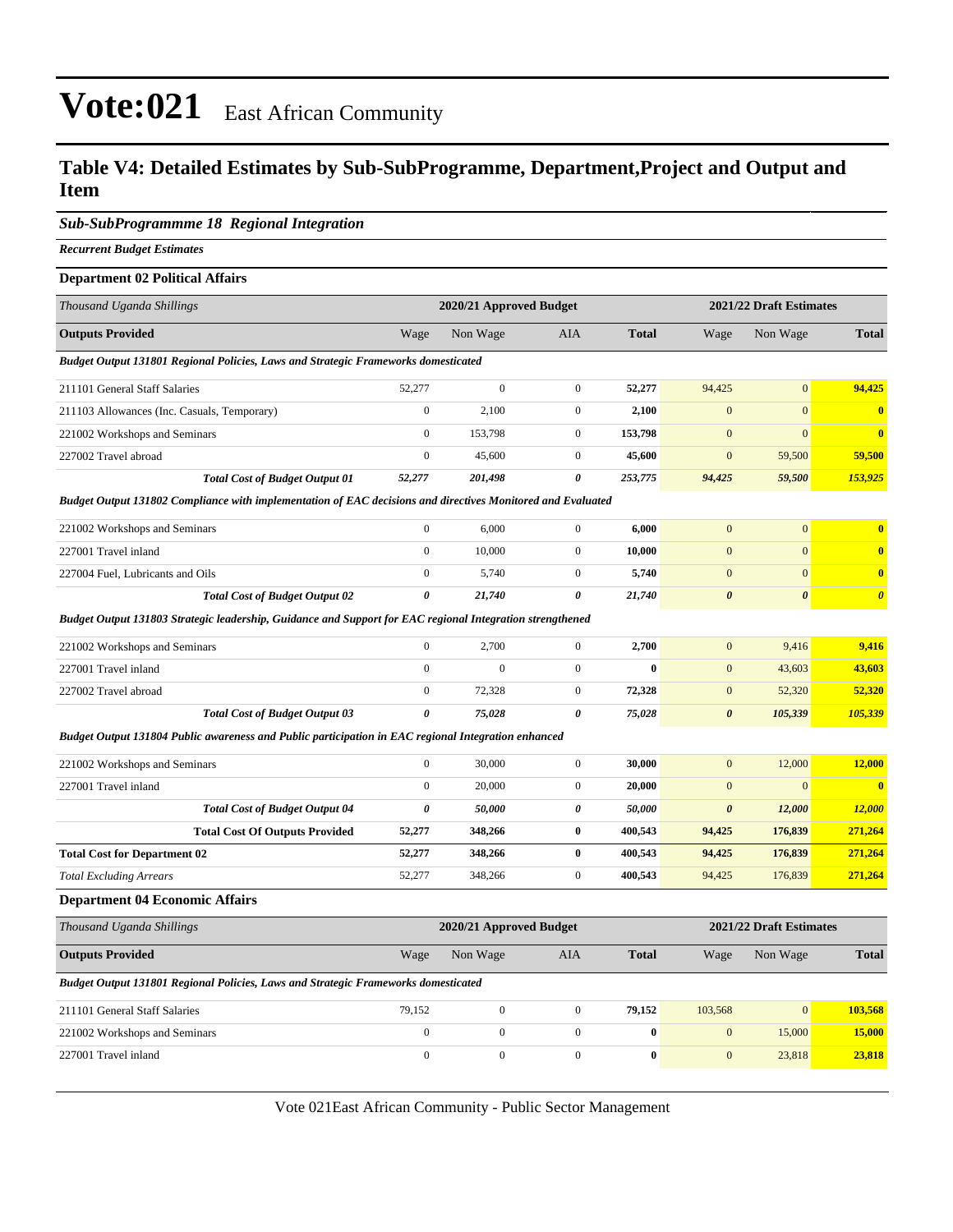| 227002 Travel abroad                                                                                        | $\boldsymbol{0}$      | 116,790                 | $\mathbf{0}$     | 116,790      | $\mathbf{0}$          | 21,500                  | 21,500                  |
|-------------------------------------------------------------------------------------------------------------|-----------------------|-------------------------|------------------|--------------|-----------------------|-------------------------|-------------------------|
| <b>Total Cost of Budget Output 01</b>                                                                       | 79,152                | 116,790                 | 0                | 195,942      | 103,568               | 60,318                  | 163,886                 |
| Budget Output 131802 Compliance with implementation of EAC decisions and directives Monitored and Evaluated |                       |                         |                  |              |                       |                         |                         |
| 221002 Workshops and Seminars                                                                               | $\mathbf{0}$          | 10,040                  | $\overline{0}$   | 10,040       | $\mathbf{0}$          | 17,457                  | 17,457                  |
| 227001 Travel inland                                                                                        | $\boldsymbol{0}$      | 11,160                  | $\overline{0}$   | 11,160       | $\mathbf{0}$          | 15,318                  | 15,318                  |
| 227002 Travel abroad                                                                                        | $\boldsymbol{0}$      | 52,384                  | $\mathbf{0}$     | 52,384       | $\mathbf{0}$          | 25,764                  | 25,764                  |
| 227004 Fuel, Lubricants and Oils                                                                            | $\boldsymbol{0}$      | 3,440                   | $\mathbf{0}$     | 3,440        | $\mathbf{0}$          | $\mathbf{0}$            | $\overline{\mathbf{0}}$ |
| <b>Total Cost of Budget Output 02</b>                                                                       | $\boldsymbol{\theta}$ | 77,024                  | 0                | 77,024       | $\boldsymbol{\theta}$ | 58,539                  | 58,539                  |
| Budget Output 131803 Strategic leadership, Guidance and Support for EAC regional Integration strengthened   |                       |                         |                  |              |                       |                         |                         |
| 221002 Workshops and Seminars                                                                               | $\boldsymbol{0}$      | 17,000                  | $\overline{0}$   | 17,000       | $\mathbf{0}$          | $\boldsymbol{0}$        | $\overline{\mathbf{0}}$ |
| 221011 Printing, Stationery, Photocopying and Binding                                                       | $\mathbf{0}$          | $\mathbf{0}$            | $\overline{0}$   | $\bf{0}$     | $\mathbf{0}$          | 12,000                  | 12,000                  |
| 227001 Travel inland                                                                                        | $\mathbf{0}$          | 6,400                   | $\overline{0}$   | 6,400        | $\mathbf{0}$          | 36,000                  | 36,000                  |
| 227002 Travel abroad                                                                                        | $\boldsymbol{0}$      | 44,527                  | $\mathbf{0}$     | 44,527       | $\mathbf{0}$          | 92,303                  | 92,303                  |
| 227004 Fuel, Lubricants and Oils                                                                            | $\boldsymbol{0}$      | 1,720                   | $\mathbf{0}$     | 1,720        | $\mathbf{0}$          | 8,000                   | 8,000                   |
| <b>Total Cost of Budget Output 03</b>                                                                       | $\pmb{\theta}$        | 69,647                  | 0                | 69,647       | $\boldsymbol{\theta}$ | 148,303                 | 148,303                 |
| Budget Output 131804 Public awareness and Public participation in EAC regional Integration enhanced         |                       |                         |                  |              |                       |                         |                         |
| 221002 Workshops and Seminars                                                                               | $\boldsymbol{0}$      | 91,854                  | $\overline{0}$   | 91,854       | $\mathbf{0}$          | $\overline{0}$          | $\bf{0}$                |
| <b>Total Cost of Budget Output 04</b>                                                                       | $\boldsymbol{\theta}$ | 91,854                  | 0                | 91,854       | $\boldsymbol{\theta}$ | $\boldsymbol{\theta}$   | $\boldsymbol{\theta}$   |
| <b>Total Cost Of Outputs Provided</b>                                                                       | 79,152                | 355,315                 | $\bf{0}$         | 434,467      | 103,568               | 267,160                 | 370,728                 |
| <b>Total Cost for Department 04</b>                                                                         | 79,152                | 355,315                 | $\bf{0}$         | 434,467      | 103,568               | 267,160                 | 370,728                 |
| <b>Total Excluding Arrears</b>                                                                              | 79,152                | 355,315                 | $\mathbf{0}$     | 434,467      | 103,568               | 267,160                 | 370,728                 |
| <b>Department 06 Social Affairs</b>                                                                         |                       |                         |                  |              |                       |                         |                         |
| Thousand Uganda Shillings                                                                                   |                       | 2020/21 Approved Budget |                  |              |                       | 2021/22 Draft Estimates |                         |
| <b>Outputs Provided</b>                                                                                     | Wage                  | Non Wage                | <b>AIA</b>       | <b>Total</b> | Wage                  | Non Wage                | <b>Total</b>            |
| <b>Budget Output 131801 Regional Policies, Laws and Strategic Frameworks domesticated</b>                   |                       |                         |                  |              |                       |                         |                         |
| 211101 General Staff Salaries                                                                               | 85,785                | $\boldsymbol{0}$        | $\mathbf{0}$     | 85,785       | 136,709               | $\mathbf{0}$            | 136,709                 |
| 221002 Workshops and Seminars                                                                               | $\boldsymbol{0}$      | 16,850                  | $\overline{0}$   | 16,850       | $\mathbf{0}$          | 14,440                  | 14,440                  |
| <b>Total Cost of Budget Output 01</b>                                                                       | 85,785                | 16,850                  | 0                | 102,635      | 136,709               | 14,440                  | 151,149                 |
| Budget Output 131802 Compliance with implementation of EAC decisions and directives Monitored and Evaluated |                       |                         |                  |              |                       |                         |                         |
| 227001 Travel inland                                                                                        | $\mathbf{0}$          | 10,000                  | $\boldsymbol{0}$ | 10,000       | $\mathbf{0}$          | 35,000                  | 35,000                  |
| 227002 Travel abroad                                                                                        | $\boldsymbol{0}$      | 30,000                  | $\mathbf{0}$     | 30,000       | $\mathbf{0}$          | $\mathbf{0}$            | $\mathbf{0}$            |
| <b>Total Cost of Budget Output 02</b>                                                                       | $\boldsymbol{\theta}$ | 40,000                  | 0                | 40,000       | $\boldsymbol{\theta}$ | 35,000                  | 35,000                  |
| Budget Output 131803 Strategic leadership, Guidance and Support for EAC regional Integration strengthened   |                       |                         |                  |              |                       |                         |                         |
| 221002 Workshops and Seminars                                                                               | $\boldsymbol{0}$      | 104,900                 | $\boldsymbol{0}$ | 104,900      | $\boldsymbol{0}$      | 0                       | $\mathbf{0}$            |
| 222001 Telecommunications                                                                                   | $\mathbf{0}$          | 130                     | $\boldsymbol{0}$ | 130          | $\boldsymbol{0}$      | $\mathbf{0}$            | $\overline{\mathbf{0}}$ |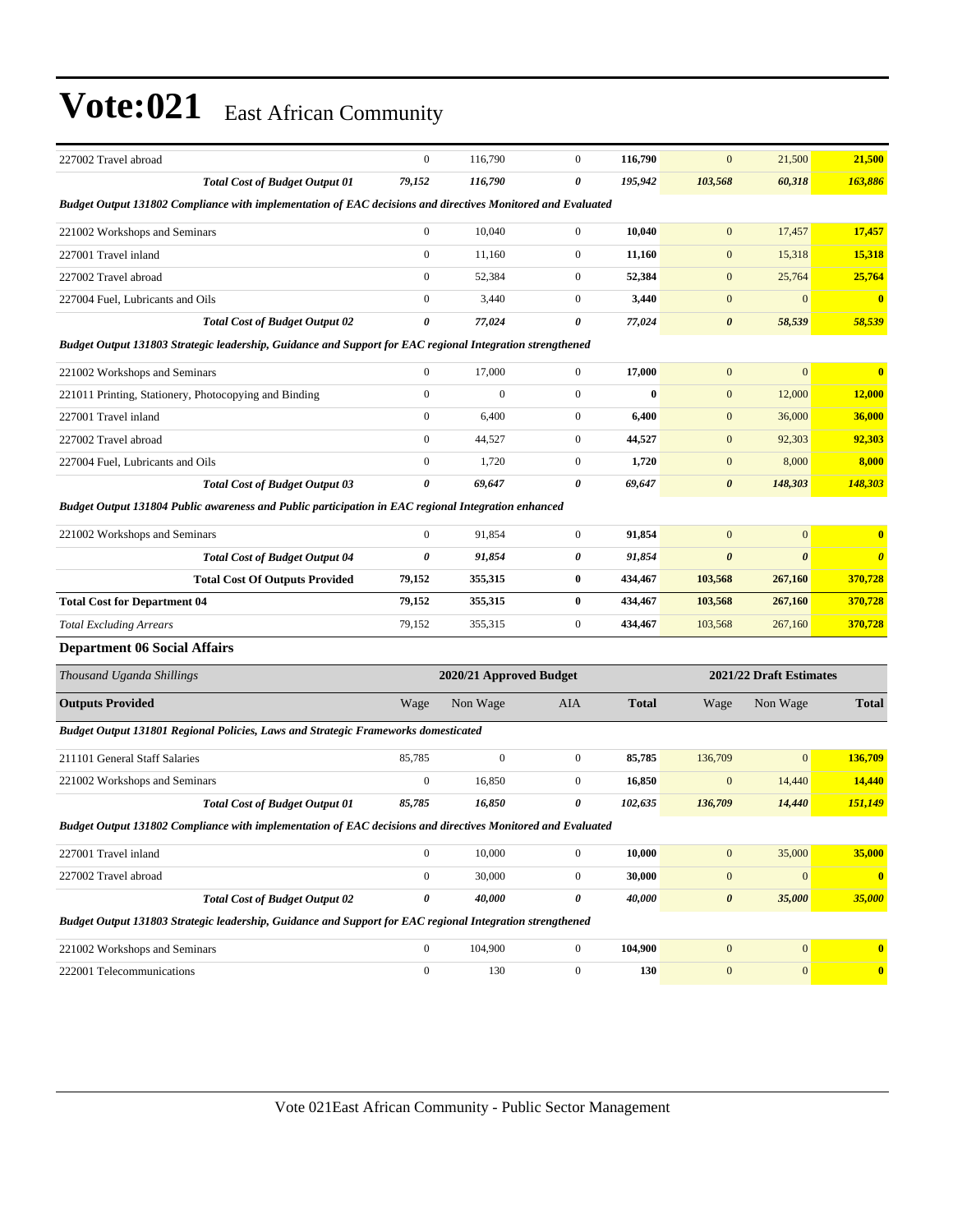| 227002 Travel abroad                                                                                        | $\mathbf{0}$                                       | 80,924         | $\mathbf{0}$     | 80,924         | $\mathbf{0}$          | 135,664          | 135,664                 |
|-------------------------------------------------------------------------------------------------------------|----------------------------------------------------|----------------|------------------|----------------|-----------------------|------------------|-------------------------|
| <b>Total Cost of Budget Output 03</b>                                                                       | $\boldsymbol{\theta}$                              | 185,954        | 0                | 185,954        | $\boldsymbol{\theta}$ | 135,664          | 135,664                 |
| Budget Output 131804 Public awareness and Public participation in EAC regional Integration enhanced         |                                                    |                |                  |                |                       |                  |                         |
| 221001 Advertising and Public Relations                                                                     | $\boldsymbol{0}$                                   | 21,500         | $\boldsymbol{0}$ | 21,500         | $\mathbf{0}$          | $\overline{0}$   | $\bf{0}$                |
| 221005 Hire of Venue (chairs, projector, etc)                                                               | $\boldsymbol{0}$                                   | 15,000         | $\boldsymbol{0}$ | 15,000         | $\mathbf{0}$          | $\Omega$         | $\bf{0}$                |
| 227001 Travel inland                                                                                        | $\mathbf{0}$                                       | 10,114         | $\boldsymbol{0}$ | 10,114         | $\mathbf{0}$          | 42,096           | 42,096                  |
| 227003 Carriage, Haulage, Freight and transport hire                                                        | $\mathbf{0}$                                       | 15,000         | $\overline{0}$   | 15,000         | $\mathbf{0}$          | $\overline{0}$   | $\bf{0}$                |
| 227004 Fuel, Lubricants and Oils                                                                            | $\theta$                                           | 11,701         | $\boldsymbol{0}$ | 11,701         | $\mathbf{0}$          | $\theta$         | $\overline{\mathbf{0}}$ |
| 228002 Maintenance - Vehicles                                                                               | $\boldsymbol{0}$                                   | 2,343          | $\boldsymbol{0}$ | 2,343          | $\mathbf{0}$          | $\overline{0}$   | $\bf{0}$                |
| <b>Total Cost of Budget Output 04</b>                                                                       | $\boldsymbol{\theta}$                              | 75,658         | 0                | 75,658         | $\boldsymbol{\theta}$ | 42,096           | 42,096                  |
| <b>Total Cost Of Outputs Provided</b>                                                                       | 85,785                                             | 318,462        | 0                | 404,247        | 136,709               | 227,200          | 363,909                 |
| <b>Total Cost for Department 06</b>                                                                         | 85,785                                             | 318,462        | $\bf{0}$         | 404,247        | 136,709               | 227,200          | 363,909                 |
| <b>Total Excluding Arrears</b>                                                                              | 85,785                                             | 318,462        | $\boldsymbol{0}$ | 404,247        | 136,709               | 227,200          | 363,909                 |
| <b>Department 07 Production and Infrastructure</b>                                                          |                                                    |                |                  |                |                       |                  |                         |
| Thousand Uganda Shillings                                                                                   | 2020/21 Approved Budget<br>2021/22 Draft Estimates |                |                  |                |                       |                  |                         |
| <b>Outputs Provided</b>                                                                                     | Wage                                               | Non Wage       | AIA              | <b>Total</b>   | Wage                  | Non Wage         | <b>Total</b>            |
|                                                                                                             |                                                    |                |                  |                |                       |                  |                         |
| Budget Output 131801 Regional Policies, Laws and Strategic Frameworks domesticated                          |                                                    |                |                  |                |                       |                  |                         |
| 211101 General Staff Salaries                                                                               | $\overline{0}$                                     | $\overline{0}$ | $\overline{0}$   | $\bf{0}$       | 171,018               | $\overline{0}$   | 171,018                 |
| 227002 Travel abroad                                                                                        | $\boldsymbol{0}$                                   | $\mathbf{0}$   | $\boldsymbol{0}$ | $\bf{0}$       | $\mathbf{0}$          | 68,400           | 68,400                  |
| <b>Total Cost of Budget Output 01</b>                                                                       | $\boldsymbol{\theta}$                              | 0              | $\pmb{\theta}$   | $\pmb{\theta}$ | 171,018               | 68,400           | 239,418                 |
| Budget Output 131802 Compliance with implementation of EAC decisions and directives Monitored and Evaluated |                                                    |                |                  |                |                       |                  |                         |
| 221002 Workshops and Seminars                                                                               | $\mathbf{0}$                                       | 30,510         | $\boldsymbol{0}$ | 30,510         | $\mathbf{0}$          | 9,900            | 9,900                   |
| 222001 Telecommunications                                                                                   | $\mathbf{0}$                                       | 200            | $\boldsymbol{0}$ | 200            | $\mathbf{0}$          | $\boldsymbol{0}$ | $\bf{0}$                |
| 227001 Travel inland                                                                                        | $\overline{0}$                                     | 13,746         | $\overline{0}$   | 13,746         | $\mathbf{0}$          | $\overline{0}$   | $\bf{0}$                |
| 227002 Travel abroad                                                                                        | $\mathbf{0}$                                       | $\overline{0}$ | $\boldsymbol{0}$ | $\bf{0}$       | $\mathbf{0}$          | 18,620           | 18,620                  |
| <b>Total Cost of Budget Output 02</b>                                                                       | $\boldsymbol{\theta}$                              | 44,456         | 0                | 44,456         | $\boldsymbol{\theta}$ | 28,520           | 28,520                  |
| Budget Output 131803 Strategic leadership, Guidance and Support for EAC regional Integration strengthened   |                                                    |                |                  |                |                       |                  |                         |
| 211101 General Staff Salaries                                                                               | 110,731                                            | $\overline{0}$ | $\overline{0}$   | 110,731        | $\mathbf{0}$          | $\mathbf{0}$     | $\bf{0}$                |
| 221002 Workshops and Seminars                                                                               | $\mathbf{0}$                                       | 53,240         | $\boldsymbol{0}$ | 53,240         | $\mathbf{0}$          | $\Omega$         | $\overline{0}$          |
| 227001 Travel inland                                                                                        | $\mathbf{0}$                                       | 17,542         | $\boldsymbol{0}$ | 17,542         | $\mathbf{0}$          | 22,600           | 22,600                  |
| 227002 Travel abroad                                                                                        | $\mathbf{0}$                                       | 110,020        | $\mathbf{0}$     | 110,020        | $\mathbf{0}$          | 111,850          | 111,850                 |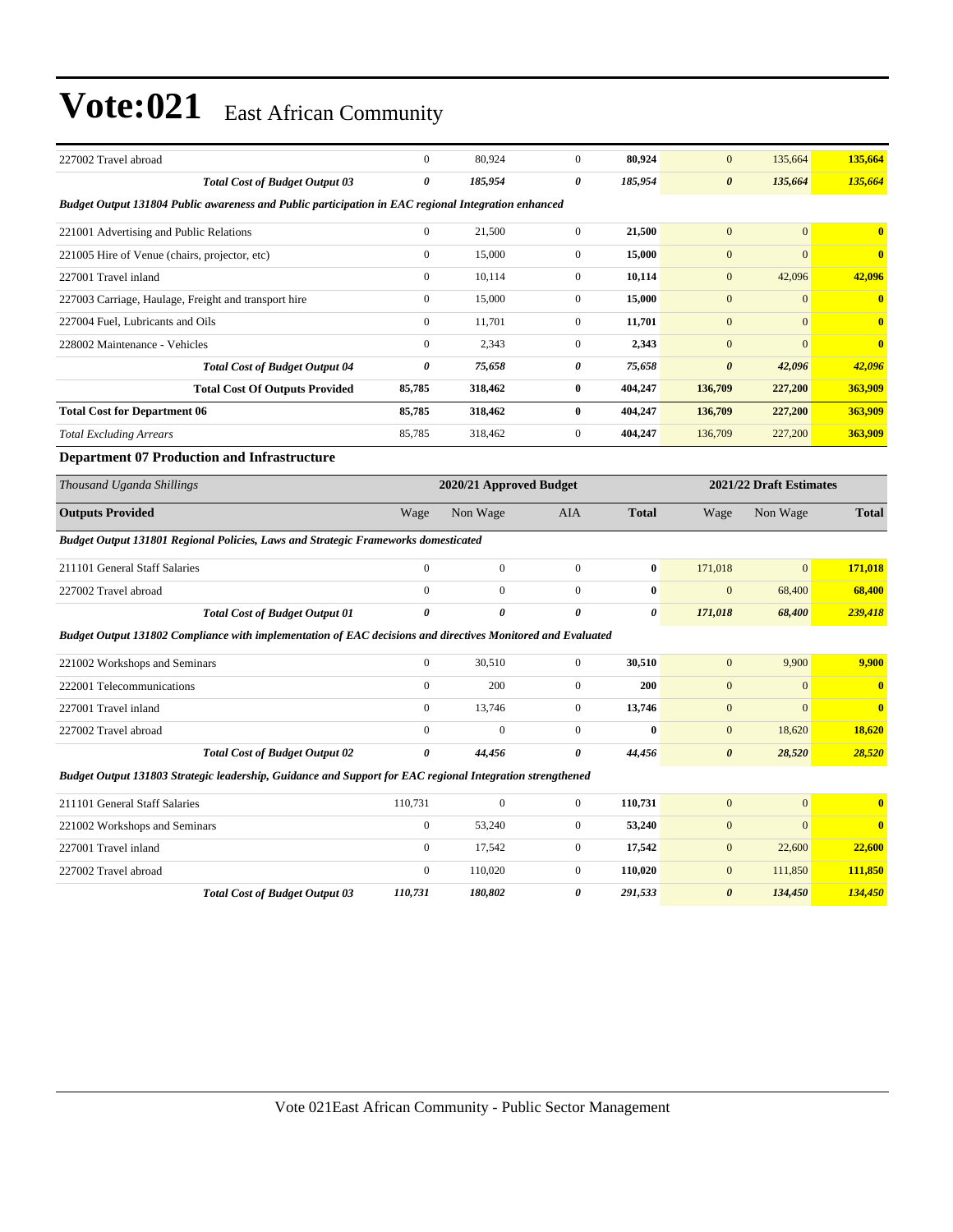| 221002 Workshops and Seminars                                                       | $\boldsymbol{0}$      | 107,120                 | $\mathbf{0}$     | 107,120      | $\mathbf{0}$          | $\mathbf{0}$            | $\bf{0}$              |
|-------------------------------------------------------------------------------------|-----------------------|-------------------------|------------------|--------------|-----------------------|-------------------------|-----------------------|
| <b>Total Cost of Budget Output 04</b>                                               | 0                     | 107,120                 | 0                | 107,120      | $\boldsymbol{\theta}$ | $\boldsymbol{\theta}$   | $\boldsymbol{\theta}$ |
| <b>Total Cost Of Outputs Provided</b>                                               | 110,731               | 332,378                 | $\bf{0}$         | 443,109      | 171,018               | 231,370                 | 402,388               |
| <b>Total Cost for Department 07</b>                                                 | 110,731               | 332,378                 | $\bf{0}$         | 443,109      | 171,018               | 231,370                 | 402,388               |
| <b>Total Excluding Arrears</b>                                                      | 110,731               | 332,378                 | $\mathbf{0}$     | 443,109      | 171,018               | 231,370                 | 402,388               |
|                                                                                     |                       |                         |                  |              |                       |                         |                       |
|                                                                                     | GoU                   | <b>External Fin</b>     | <b>AIA</b>       | <b>Total</b> | GoU                   | <b>External Fin</b>     | <b>Total</b>          |
| <b>Total Cost for Sub-SubProgramme 18</b>                                           | 1,682,367             | $\bf{0}$                | 0                | 1,682,367    | 1,408,288             | $\bf{0}$                | 1,408,288             |
| <b>Total Excluding Arrears</b>                                                      | 1,682,367             | $\boldsymbol{0}$        | $\boldsymbol{0}$ | 1,682,367    | 1,408,288             | $\boldsymbol{0}$        | 1,408,288             |
| Sub-SubProgrammme 49 Administration, Policy and Planning                            |                       |                         |                  |              |                       |                         |                       |
| <b>Recurrent Budget Estimates</b>                                                   |                       |                         |                  |              |                       |                         |                       |
| <b>Department 01 Finance and Administration</b>                                     |                       |                         |                  |              |                       |                         |                       |
| Thousand Uganda Shillings                                                           |                       | 2020/21 Approved Budget |                  |              |                       | 2021/22 Draft Estimates |                       |
| <b>Outputs Provided</b>                                                             | Wage                  | Non Wage                | AIA              | <b>Total</b> | Wage                  | Non Wage                | <b>Total</b>          |
| <b>Budget Output 134917 HIV/AIDS Mainstreaming</b>                                  |                       |                         |                  |              |                       |                         |                       |
| 221009 Welfare and Entertainment                                                    | $\mathbf{0}$          | $\mathbf{0}$            | $\overline{0}$   | $\bf{0}$     | $\mathbf{0}$          | 20,000                  | 20,000                |
| <b>Total Cost of Budget Output 17</b>                                               | $\boldsymbol{\theta}$ | 0                       | 0                | 0            | $\boldsymbol{\theta}$ | 20,000                  | <b>20,000</b>         |
| <b>Budget Output 134919 Human Resource Management Services</b>                      |                       |                         |                  |              |                       |                         |                       |
| 211101 General Staff Salaries                                                       | 782,504               | $\boldsymbol{0}$        | $\mathbf{0}$     | 782,504      | 604,731               | $\overline{0}$          | 604,731               |
| 211103 Allowances (Inc. Casuals, Temporary)                                         | $\boldsymbol{0}$      | 377,060                 | $\mathbf{0}$     | 377,060      | $\mathbf{0}$          | 400,000                 | 400,000               |
| 212102 Pension for General Civil Service                                            | $\boldsymbol{0}$      | 3,336,554               | 0                | 3,336,554    | $\mathbf{0}$          | 1,888,000               | 1,888,000             |
| 212106 Validation of old Pensioners                                                 | $\boldsymbol{0}$      | 420,000                 | $\mathbf{0}$     | 420,000      | $\mathbf{0}$          | 40,000                  | 40,000                |
| 213001 Medical expenses (To employees)                                              | $\mathbf{0}$          | $\boldsymbol{0}$        | $\mathbf{0}$     | $\bf{0}$     | $\bf{0}$              | 15,000                  | <b>15,000</b>         |
| 213004 Gratuity Expenses                                                            | $\boldsymbol{0}$      | 85,298                  | $\mathbf{0}$     | 85,298       | $\mathbf{0}$          | 141,298                 | 141,298               |
| 221003 Staff Training                                                               | $\boldsymbol{0}$      | 50,000                  | $\mathbf{0}$     | 50,000       | $\mathbf{0}$          | $\mathbf{0}$            | $\bf{0}$              |
| 221009 Welfare and Entertainment                                                    | $\boldsymbol{0}$      | 69,160                  | $\mathbf{0}$     | 69,160       | $\mathbf{0}$          | $\overline{0}$          | $\bf{0}$              |
| 221011 Printing, Stationery, Photocopying and Binding                               | $\boldsymbol{0}$      | 1,000                   | $\mathbf{0}$     | 1,000        | $\mathbf{0}$          | $\mathbf{0}$            | $\mathbf{0}$          |
| 221020 IPPS Recurrent Costs                                                         | $\boldsymbol{0}$      | 200,000                 | $\mathbf{0}$     | 200,000      | $\boldsymbol{0}$      | 100,702                 | 100,702               |
| <b>Total Cost of Budget Output 19</b>                                               | 782,504               | 4,539,072               | 0                | 5,321,576    | 604,731               | 2,585,000               | 3,189,731             |
| <b>Budget Output 134920 Records Management Services</b>                             |                       |                         |                  |              |                       |                         |                       |
| 212106 Validation of old Pensioners                                                 | $\boldsymbol{0}$      | 20,150                  | $\boldsymbol{0}$ | 20,150       | $\mathbf{0}$          | $\boldsymbol{0}$        | $\bf{0}$              |
| 221009 Welfare and Entertainment                                                    | $\mathbf{0}$          | 14,000                  | $\boldsymbol{0}$ | 14,000       | $\mathbf{0}$          | $\mathbf{0}$            | $\bf{0}$              |
| 222002 Postage and Courier                                                          | $\boldsymbol{0}$      | 50,300                  | $\boldsymbol{0}$ | 50,300       | $\mathbf{0}$          | 20,000                  | 20,000                |
| 227001 Travel inland                                                                | $\boldsymbol{0}$      | 12,550                  | $\boldsymbol{0}$ | 12,550       | $\boldsymbol{0}$      | $\mathbf{0}$            | $\bf{0}$              |
| <b>Total Cost of Budget Output 20</b>                                               | $\boldsymbol{\theta}$ | 97,000                  | 0                | 97,000       | $\pmb{\theta}$        | 20,000                  | 20,000                |
| <b>Budget Output 134931 Policy, consultations, planning and monitoring provided</b> |                       |                         |                  |              |                       |                         |                       |
| 221002 Workshops and Seminars                                                       | $\mathbf{0}$          | 269,000                 | $\boldsymbol{0}$ | 269,000      | $\mathbf{0}$          | 71,000                  | 71,000                |
| 221003 Staff Training                                                               | $\boldsymbol{0}$      | 95,000                  | $\boldsymbol{0}$ | 95,000       | $\boldsymbol{0}$      | $\bf{0}$                | $\mathbf{0}$          |
|                                                                                     |                       |                         |                  |              |                       |                         |                       |

*Budget Output 131804 Public awareness and Public participation in EAC regional Integration enhanced*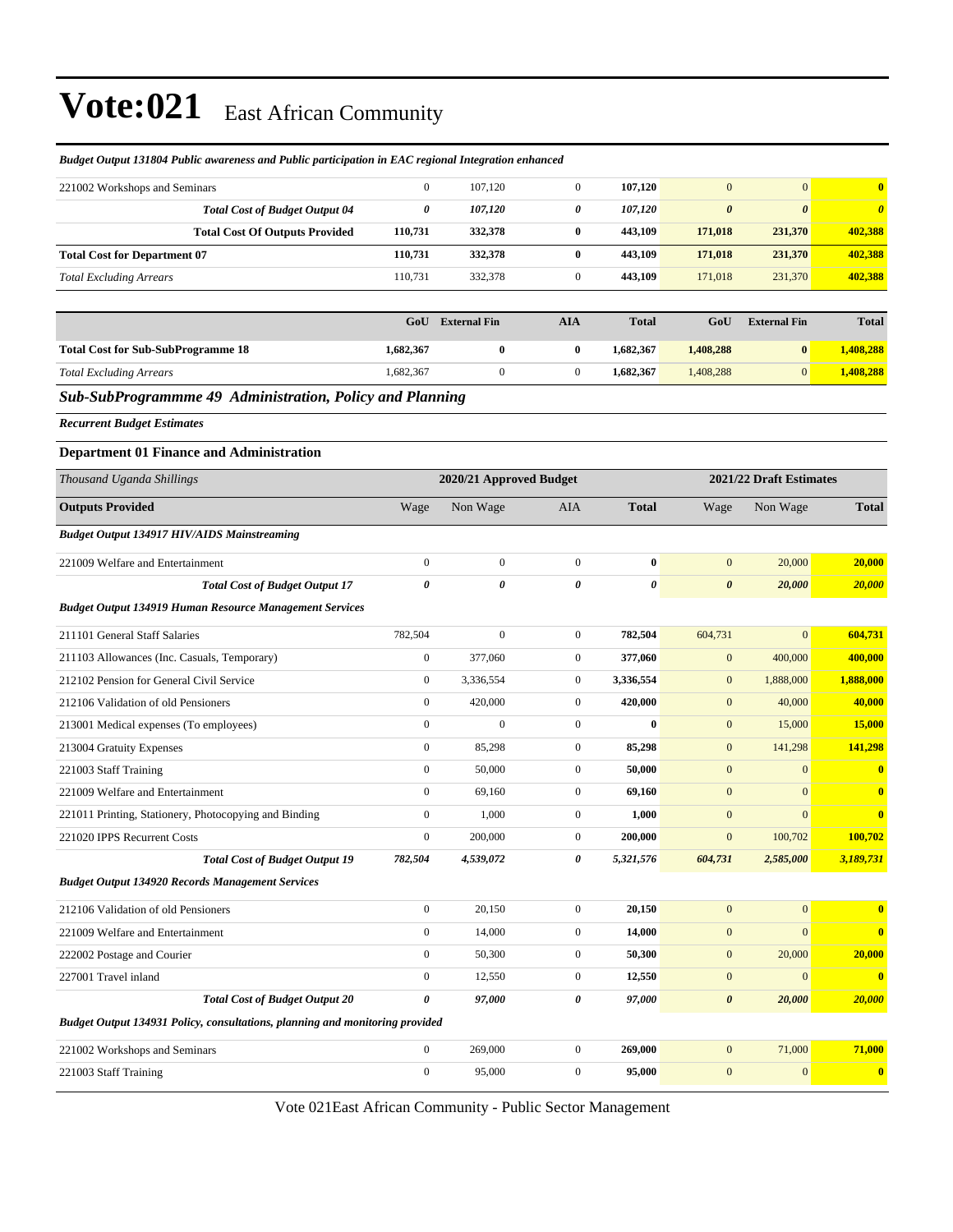| 221009 Welfare and Entertainment                                                     | $\boldsymbol{0}$ | 28,750       | $\boldsymbol{0}$ | 28,750    | $\mathbf{0}$<br>$\mathbf{0}$         | $\bf{0}$              |
|--------------------------------------------------------------------------------------|------------------|--------------|------------------|-----------|--------------------------------------|-----------------------|
| 221011 Printing, Stationery, Photocopying and Binding                                | $\boldsymbol{0}$ | 30,000       | $\boldsymbol{0}$ | 30,000    | $\boldsymbol{0}$<br>$\boldsymbol{0}$ | $\mathbf{0}$          |
| 222001 Telecommunications                                                            | $\boldsymbol{0}$ | 520          | $\boldsymbol{0}$ | 520       | $\mathbf{0}$<br>$\overline{0}$       | $\bf{0}$              |
| 225001 Consultancy Services- Short term                                              | $\boldsymbol{0}$ | 224,718      | $\boldsymbol{0}$ | 224,718   | $\mathbf{0}$<br>50,000               | 50,000                |
| 227001 Travel inland                                                                 | $\mathbf{0}$     | 307,440      | $\boldsymbol{0}$ | 307,440   | $\mathbf{0}$<br>60,000               | 60,000                |
| 227002 Travel abroad                                                                 | $\boldsymbol{0}$ | 9,750        | $\boldsymbol{0}$ | 9,750     | $\mathbf{0}$<br>$\mathbf{0}$         | $\bf{0}$              |
| 227004 Fuel, Lubricants and Oils                                                     | $\boldsymbol{0}$ | 4,000        | $\boldsymbol{0}$ | 4,000     | $\boldsymbol{0}$<br>$\overline{0}$   | $\bf{0}$              |
| 228004 Maintenance – Other                                                           | $\boldsymbol{0}$ | 665,948      | $\boldsymbol{0}$ | 665,948   | $\mathbf{0}$<br>400,000              | 400,000               |
| <b>Total Cost of Budget Output 31</b>                                                | 0                | 1,635,126    | 0                | 1,635,126 | $\boldsymbol{\theta}$<br>581,000     | 581,000               |
| Budget Output 134932 Ministry Support Services (Finance and Administration) provided |                  |              |                  |           |                                      |                       |
| 211103 Allowances (Inc. Casuals, Temporary)                                          | $\boldsymbol{0}$ | 150,000      | $\boldsymbol{0}$ | 150,000   | $\boldsymbol{0}$<br>$\mathbf{0}$     | $\mathbf{0}$          |
| 213001 Medical expenses (To employees)                                               | $\boldsymbol{0}$ | 15,000       | $\boldsymbol{0}$ | 15,000    | $\mathbf{0}$<br>$\mathbf{0}$         | $\bf{0}$              |
| 221001 Advertising and Public Relations                                              | $\boldsymbol{0}$ | 64,000       | $\boldsymbol{0}$ | 64,000    | $\boldsymbol{0}$<br>40,000           | 40,000                |
| 221003 Staff Training                                                                | $\boldsymbol{0}$ | 1,918        | $\boldsymbol{0}$ | 1,918     | $\mathbf{0}$<br>$\mathbf{0}$         | $\bf{0}$              |
| 221007 Books, Periodicals & Newspapers                                               | $\boldsymbol{0}$ | 20,000       | $\boldsymbol{0}$ | 20,000    | $\mathbf{0}$<br>20,000               | 20,000                |
| 221009 Welfare and Entertainment                                                     | $\boldsymbol{0}$ | $\mathbf{0}$ | $\boldsymbol{0}$ | $\bf{0}$  | $\boldsymbol{0}$<br>16,758           | 16,758                |
| 221011 Printing, Stationery, Photocopying and Binding                                | $\boldsymbol{0}$ | 142,343      | $\boldsymbol{0}$ | 142,343   | 70,000<br>$\mathbf{0}$               | 70,000                |
| 221016 IFMS Recurrent costs                                                          | $\boldsymbol{0}$ | 240,000      | $\boldsymbol{0}$ | 240,000   | $\mathbf{0}$<br>100,000              | 100,000               |
| 222001 Telecommunications                                                            | $\boldsymbol{0}$ | 34,500       | $\boldsymbol{0}$ | 34,500    | $\mathbf{0}$<br>5,000                | 5,000                 |
| 222003 Information and communications technology (ICT)                               | $\boldsymbol{0}$ | 170,000      | $\boldsymbol{0}$ | 170,000   | $\mathbf{0}$<br>8,000                | 8,000                 |
| 223003 Rent – (Produced Assets) to private entities                                  | $\boldsymbol{0}$ | 1,864,500    | $\boldsymbol{0}$ | 1,864,500 | $\mathbf{0}$<br>1,864,500            | 1,864,500             |
| 223004 Guard and Security services                                                   | $\boldsymbol{0}$ | 72,000       | $\boldsymbol{0}$ | 72,000    | $\mathbf{0}$<br>72,000               | 72,000                |
| 223005 Electricity                                                                   | $\mathbf{0}$     | 92,000       | $\boldsymbol{0}$ | 92,000    | $\mathbf{0}$<br>72,000               | 72,000                |
| 223006 Water                                                                         | $\boldsymbol{0}$ | 66,000       | $\boldsymbol{0}$ | 66,000    | $\mathbf{0}$<br>8,000                | 8,000                 |
| 224004 Cleaning and Sanitation                                                       | $\boldsymbol{0}$ | 50,000       | $\boldsymbol{0}$ | 50,000    | $\mathbf{0}$<br>35,000               | 35,000                |
| 224005 Uniforms, Beddings and Protective Gear                                        | $\boldsymbol{0}$ | 35,000       | $\boldsymbol{0}$ | 35,000    | $\mathbf{0}$<br>8,000                | 8,000                 |
| 227001 Travel inland                                                                 | $\boldsymbol{0}$ | 9,407        | $\boldsymbol{0}$ | 9,407     | $\mathbf{0}$<br>164,400              | 164,400               |
| 227002 Travel abroad                                                                 | $\boldsymbol{0}$ | 38,480       | $\boldsymbol{0}$ | 38,480    | $\mathbf{0}$<br>$\overline{0}$       | $\mathbf{0}$          |
| 227004 Fuel, Lubricants and Oils                                                     | $\boldsymbol{0}$ | 535,217      | $\boldsymbol{0}$ | 535,217   | 340,000<br>$\mathbf{0}$              | 340,000               |
| 228001 Maintenance - Civil                                                           | $\boldsymbol{0}$ | 400,000      | $\boldsymbol{0}$ | 400,000   | $\mathbf{0}$<br>$\overline{0}$       | $\bf{0}$              |
| 228002 Maintenance - Vehicles                                                        | $\mathbf{0}$     | 346,000      | $\mathbf{0}$     | 346,000   | $\mathbf{0}$<br>240,000              | 240,000               |
| 228003 Maintenance – Machinery, Equipment & Furniture                                | $\boldsymbol{0}$ | 70,000       | $\boldsymbol{0}$ | 70,000    | $\boldsymbol{0}$<br>20,000           | 20,000                |
| 228004 Maintenance - Other                                                           | $\boldsymbol{0}$ | 24,000       | $\boldsymbol{0}$ | 24,000    | $\boldsymbol{0}$<br>$\boldsymbol{0}$ | $\bf{0}$              |
| <b>Total Cost of Budget Output 32</b>                                                | 0                | 4,440,365    | 0                | 4,440,365 | $\boldsymbol{\theta}$<br>3,083,658   | 3,083,658             |
| <b>Budget Output 134933 Ministerial and Top Management Services provided</b>         |                  |              |                  |           |                                      |                       |
| 221002 Workshops and Seminars                                                        | $\boldsymbol{0}$ | 35,000       | $\boldsymbol{0}$ | 35,000    | $\mathbf{0}$<br>$\boldsymbol{0}$     | $\bf{0}$              |
| 221009 Welfare and Entertainment                                                     | $\boldsymbol{0}$ | 35,280       | $\boldsymbol{0}$ | 35,280    | $\boldsymbol{0}$<br>$\boldsymbol{0}$ | $\mathbf{0}$          |
| 227001 Travel inland                                                                 | $\boldsymbol{0}$ | 114,000      | $\boldsymbol{0}$ | 114,000   | $\boldsymbol{0}$<br>$\mathbf{0}$     | $\bf{0}$              |
| 227002 Travel abroad                                                                 | $\boldsymbol{0}$ | 37,248       | $\boldsymbol{0}$ | 37,248    | $\boldsymbol{0}$<br>$\boldsymbol{0}$ | $\bf{0}$              |
| <b>Total Cost of Budget Output 33</b>                                                | 0                | 221,528      | 0                | 221,528   | $\pmb{\theta}$<br>$\pmb{\theta}$     | $\boldsymbol{\theta}$ |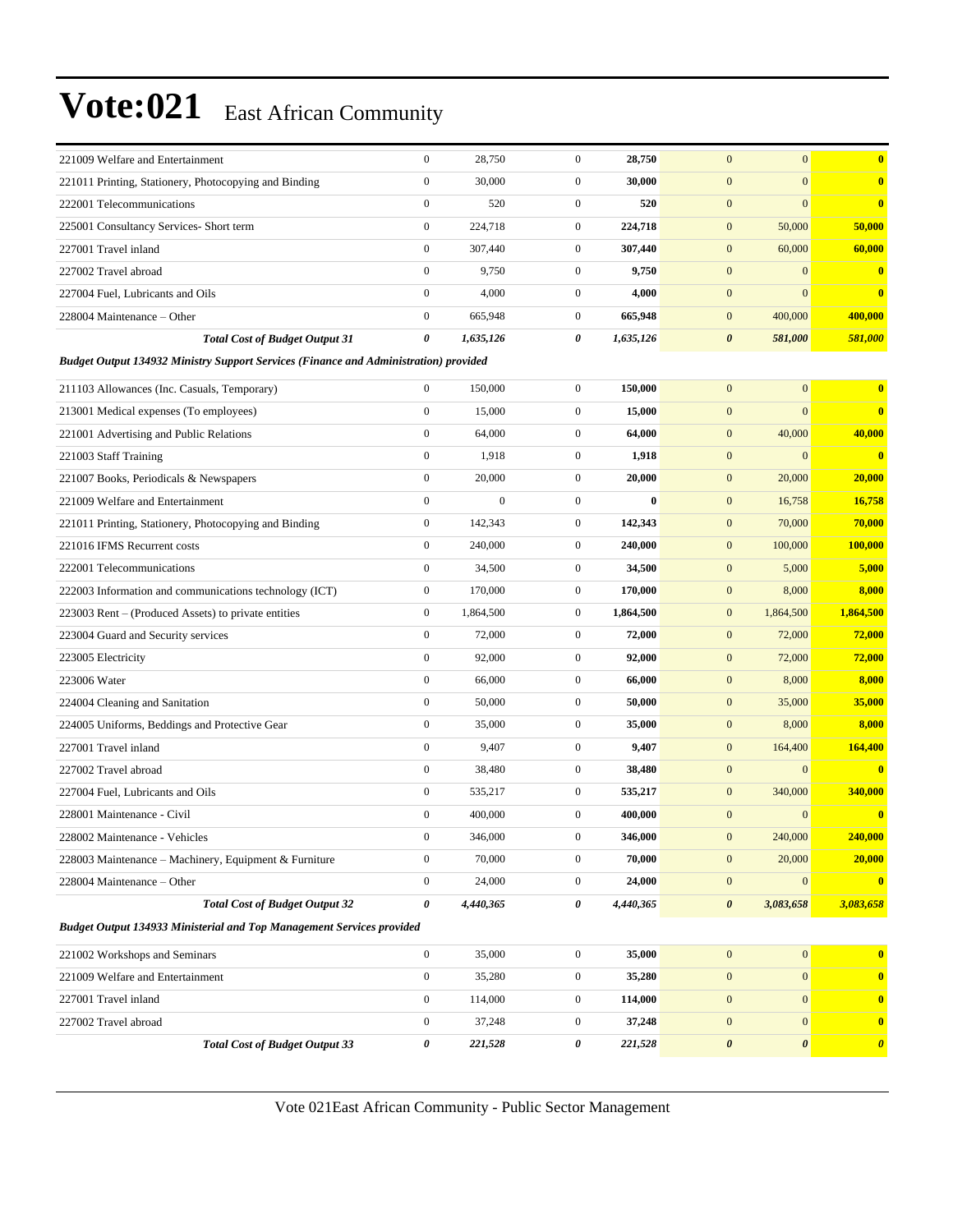| <b>Budget Output 134934 Public awareness on EAC integration coordinated</b>                                             |                           |                         |                       |              |                           |                         |                         |
|-------------------------------------------------------------------------------------------------------------------------|---------------------------|-------------------------|-----------------------|--------------|---------------------------|-------------------------|-------------------------|
| 221001 Advertising and Public Relations                                                                                 | $\boldsymbol{0}$          | 316,000                 | $\mathbf{0}$          | 316,000      | $\mathbf{0}$              | $\mathbf{0}$            | $\bf{0}$                |
| 221002 Workshops and Seminars                                                                                           | $\boldsymbol{0}$          | 31,202                  | $\mathbf{0}$          | 31,202       | $\boldsymbol{0}$          | $\mathbf{0}$            | $\bf{0}$                |
| 221011 Printing, Stationery, Photocopying and Binding                                                                   | $\boldsymbol{0}$          | 30,000                  | $\boldsymbol{0}$      | 30,000       | $\boldsymbol{0}$          | $\boldsymbol{0}$        | $\bf{0}$                |
| 227001 Travel inland                                                                                                    | $\boldsymbol{0}$          | 105,560                 | $\mathbf{0}$          | 105,560      | $\mathbf{0}$              | $\mathbf{0}$            | $\bf{0}$                |
| <b>Total Cost of Budget Output 34</b>                                                                                   | 0                         | 482,762                 | 0                     | 482,762      | $\boldsymbol{\theta}$     | $\boldsymbol{\theta}$   | $\boldsymbol{\theta}$   |
| Budget Output 134935 Finance & Human policies & programmes coordinated and their implementation Monitored               |                           |                         |                       |              |                           |                         |                         |
| 227002 Travel abroad                                                                                                    | $\boldsymbol{0}$          | 116,000                 | $\mathbf{0}$          | 116,000      | $\boldsymbol{0}$          | 163,600                 | 163,600                 |
| <b>Total Cost of Budget Output 35</b>                                                                                   | $\pmb{\theta}$            | 116,000                 | $\boldsymbol{\theta}$ | 116,000      | $\boldsymbol{\theta}$     | 163,600                 | 163,600                 |
| <b>Budget Output 134943 Statistical Coordination and Management</b>                                                     |                           |                         |                       |              |                           |                         |                         |
| 221009 Welfare and Entertainment                                                                                        | $\boldsymbol{0}$          | 50,000                  | $\mathbf{0}$          | 50,000       | $\mathbf{0}$              | $\boldsymbol{0}$        | $\bf{0}$                |
| <b>Total Cost of Budget Output 43</b>                                                                                   | 0                         | 50,000                  | 0                     | 50,000       | $\boldsymbol{\theta}$     | $\boldsymbol{\theta}$   | $\boldsymbol{\theta}$   |
| <b>Total Cost Of Outputs Provided</b>                                                                                   | 782,504                   | 11,581,853              | $\bf{0}$              | 12,364,357   | 604,731                   | 6,453,258               | 7,057,989               |
| <b>Outputs Funded</b>                                                                                                   | Wage                      | Non Wage                | AIA                   | <b>Total</b> | Wage                      | Non Wage                | <b>Total</b>            |
| <b>Budget Output 134951 Uganda's Contribution to the EAC Secretariat remitted</b>                                       |                           |                         |                       |              |                           |                         |                         |
| 262101 Contributions to International Organisations (Current)                                                           | $\boldsymbol{0}$          | 24,021,938              | $\mathbf{0}$          | 24,021,938   | $\mathbf{0}$              | 21,772,203              | 21,772,203              |
| o/w Uganda's annual contribution to the Main EAC Budget<br>(EAC Secretariat, LVBC, EAKC, EACA, EAHRC, EASTECO,<br>EACJ) | $\boldsymbol{\mathit{0}}$ | 0                       | $\theta$              | $\bf{0}$     | $\boldsymbol{\theta}$     | 17,666,214              | 17,666,214              |
| o/w Uganda's annual contribution to the Budget of Inter-<br>University Council of East Africa (IUCEA)                   | $\boldsymbol{\mathit{0}}$ | 0                       | $\theta$              | $\bf{0}$     | $\boldsymbol{\mathit{0}}$ | 2,383,640               | 2,383,640               |
| o/w Uganda's annual contribution to the Budget of Lake<br>Victoria Fisheries Organization (LVFO)                        | $\boldsymbol{\mathit{0}}$ | 0                       | 0                     | $\bf{0}$     | $\boldsymbol{\theta}$     | 1,722,350               | 1,722,350               |
| o/w Remitting funds to EAC Secretariat, LVBC, IUCEA and<br><i>LVFO</i>                                                  | 0                         | 24,021,938              | 0                     | 24,021,938   | $\boldsymbol{\theta}$     | $\theta$                | $\bf{0}$                |
| <b>Total Cost of Budget Output 51</b>                                                                                   | 0                         | 24,021,938              | 0                     | 24,021,938   | $\boldsymbol{\theta}$     | 21,772,203              | 21,772,203              |
| <b>Total Cost Of Outputs Funded</b>                                                                                     | $\bf{0}$                  | 24,021,938              | $\bf{0}$              | 24,021,938   | $\bf{0}$                  | 21,772,203              | 21,772,203              |
| <b>Arrears</b>                                                                                                          | Wage                      | Non Wage                | AIA                   | <b>Total</b> | Wage                      | Non Wage                | <b>Total</b>            |
| <b>Budget Output 134999 Arrears</b>                                                                                     |                           |                         |                       |              |                           |                         |                         |
| 321605 Domestic arrears (Budgeting)                                                                                     | $\boldsymbol{0}$          | 5,758,353               | $\mathbf{0}$          | 5,758,353    | $\mathbf{0}$              | 5,000,000               | 5,000,000               |
| 321607 Utility arrears (Budgeting)                                                                                      | $\boldsymbol{0}$          | 250,000                 | $\mathbf{0}$          | 250,000      | $\mathbf{0}$              | $\boldsymbol{0}$        | $\overline{\mathbf{0}}$ |
| <b>Total Cost of Budget Output 99</b>                                                                                   | 0                         | 6,008,353               | 0                     | 6,008,353    | $\boldsymbol{\theta}$     | 5,000,000               | 5,000,000               |
| <b>Total Cost Of Arrears</b>                                                                                            | $\bf{0}$                  | 6,008,353               | $\bf{0}$              | 6,008,353    | $\bf{0}$                  | 5,000,000               | 5,000,000               |
| <b>Total Cost for Department 01</b>                                                                                     | 782,504                   | 41,612,144              | $\bf{0}$              | 42,394,648   | 604,731                   | 33,225,461              | 33,830,192              |
| <b>Total Excluding Arrears</b>                                                                                          | 782,504                   | 35,603,791              | $\boldsymbol{0}$      | 36,386,295   | 604,731                   | 28,225,461              | 28,830,192              |
| Department 05 Internal Audit                                                                                            |                           |                         |                       |              |                           |                         |                         |
| Thousand Uganda Shillings                                                                                               |                           | 2020/21 Approved Budget |                       |              |                           | 2021/22 Draft Estimates |                         |
| <b>Outputs Provided</b>                                                                                                 | Wage                      | Non Wage                | AIA                   | <b>Total</b> | Wage                      | Non Wage                | <b>Total</b>            |
| <b>Budget Output 134942 Internal Audit Services</b>                                                                     |                           |                         |                       |              |                           |                         |                         |
| 211101 General Staff Salaries                                                                                           | 24,948                    | $\mathbf{0}$            | $\mathbf{0}$          | 24,948       | 24,948                    | 0                       | 24,948                  |
| 221009 Welfare and Entertainment                                                                                        | $\boldsymbol{0}$          | 3,600                   | $\boldsymbol{0}$      | 3,600        | $\mathbf{0}$              | 17,588                  | 17,588                  |